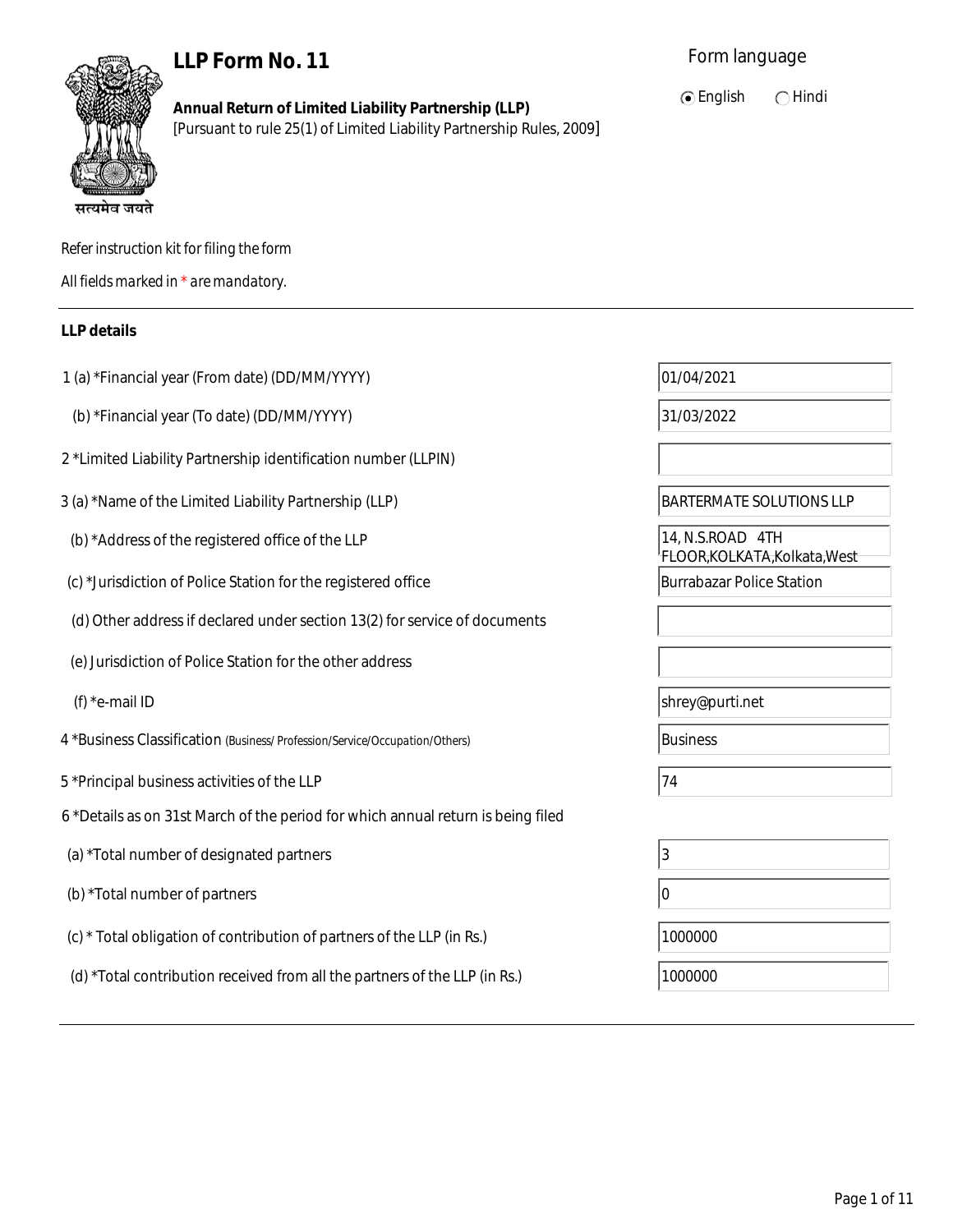#### **Individual Partner details**

#### 7. \***Detail of individual(s) as partners**

| (a) *Designation                                                                                                               |               |
|--------------------------------------------------------------------------------------------------------------------------------|---------------|
| (b) *Designated Partner Identification number (DPIN)/ Income tax permanent account<br>Number (Income-tax PAN)/ Passport number |               |
| (c) *Name                                                                                                                      |               |
| (d) *Date of Appointment (DD/MM/YYYY)                                                                                          |               |
| (e) Date of Cessation (DD/MM/YYYY)                                                                                             |               |
| (f) Date of change in designation(DD/MM/YYYY)                                                                                  |               |
| (g) Previous Designation                                                                                                       |               |
| (h) Previous Name, if any                                                                                                      |               |
| (i) *Obligation of contribution                                                                                                |               |
| (j) Contribution received and accounted for                                                                                    |               |
| $\bigcirc$ Yes<br>(k) Whether resident in India                                                                                | $\bigcirc$ No |
| (I) Number of limited liability partnership(s) in which he/she is a partner                                                    |               |
| (m) Number of company(s) in which he/she is a director                                                                         |               |
| (n) Details of company(s)/LLP(s) in which partner/ designated partner is a director/ partner                                   |               |

| (o)    | (p)              | (q)                 |
|--------|------------------|---------------------|
| S. no. | <b>CIN/LLPIN</b> | Name of Company/LLP |
|        |                  |                     |
|        |                  |                     |

(b) \*Designated Partner Identification number (DPIN)/ Income tax permanent account (b) Designated Fartner identification number (DFIN)/ income tax permanent account (101417856

(d) \*Date of Appointment (DD/MM/YYYY) 2016-02-09

- (e) Date of Cessation (DD/MM/YYYY)
- (f) Date of change in designation(DD/MM/YYYY)

(g) Previous Designation

(h) Previous Name, if any

(a) \*Designation Designation Designated Partner

(c) \*Name SHREY . AGARWAL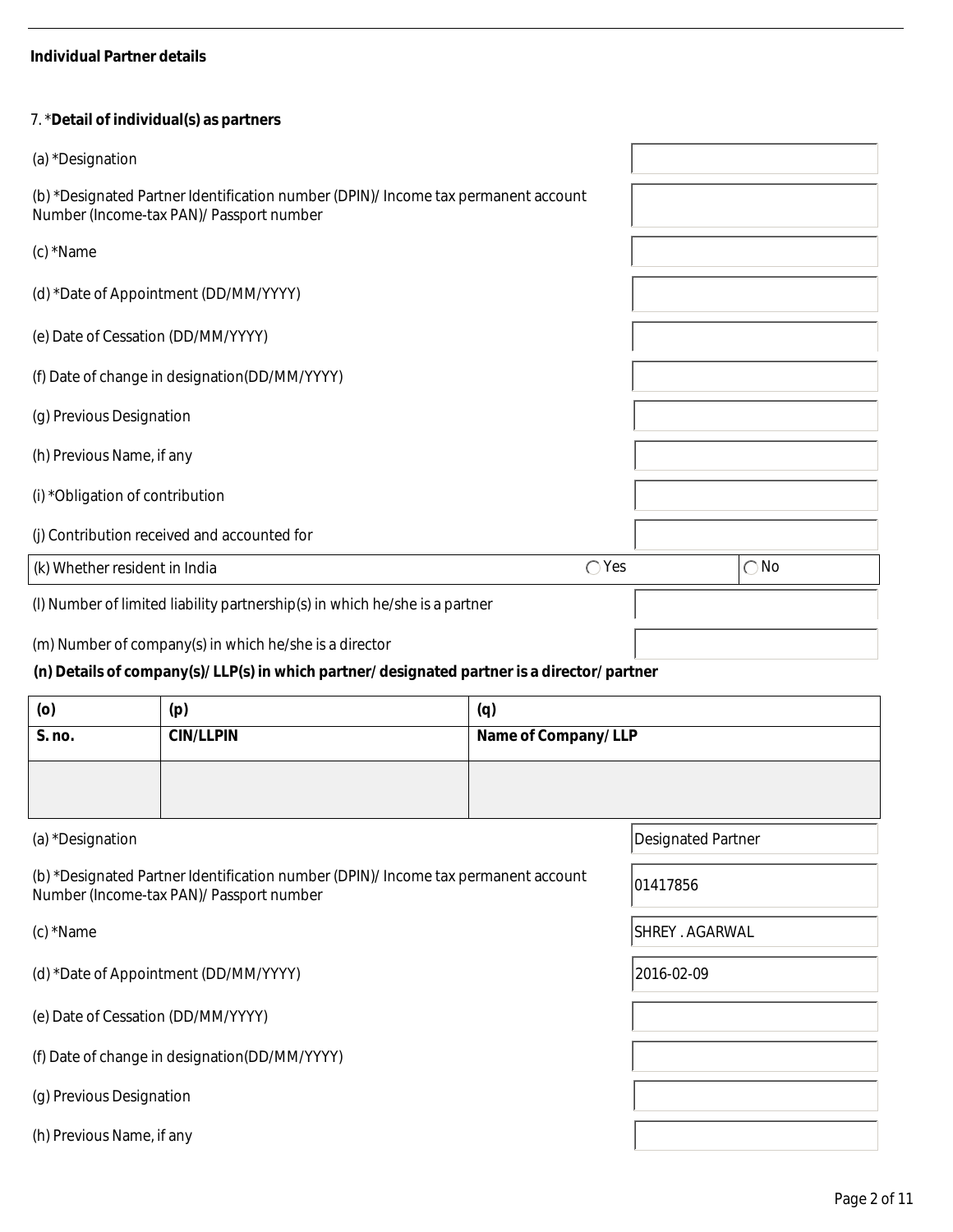| (i) *Obligation of contribution                                                              |                | 500000 |               |  |
|----------------------------------------------------------------------------------------------|----------------|--------|---------------|--|
| (i) Contribution received and accounted for                                                  |                | 500000 |               |  |
| (k) Whether resident in India                                                                | $\bigcirc$ Yes |        | $\bigcirc$ No |  |
| (I) Number of limited liability partnership(s) in which he/she is a partner                  |                |        |               |  |
| (m) Number of company(s) in which he/she is a director                                       |                | 14     |               |  |
| (n) Details of company(s)/LLP(s) in which partner/ designated partner is a director/ partner |                |        |               |  |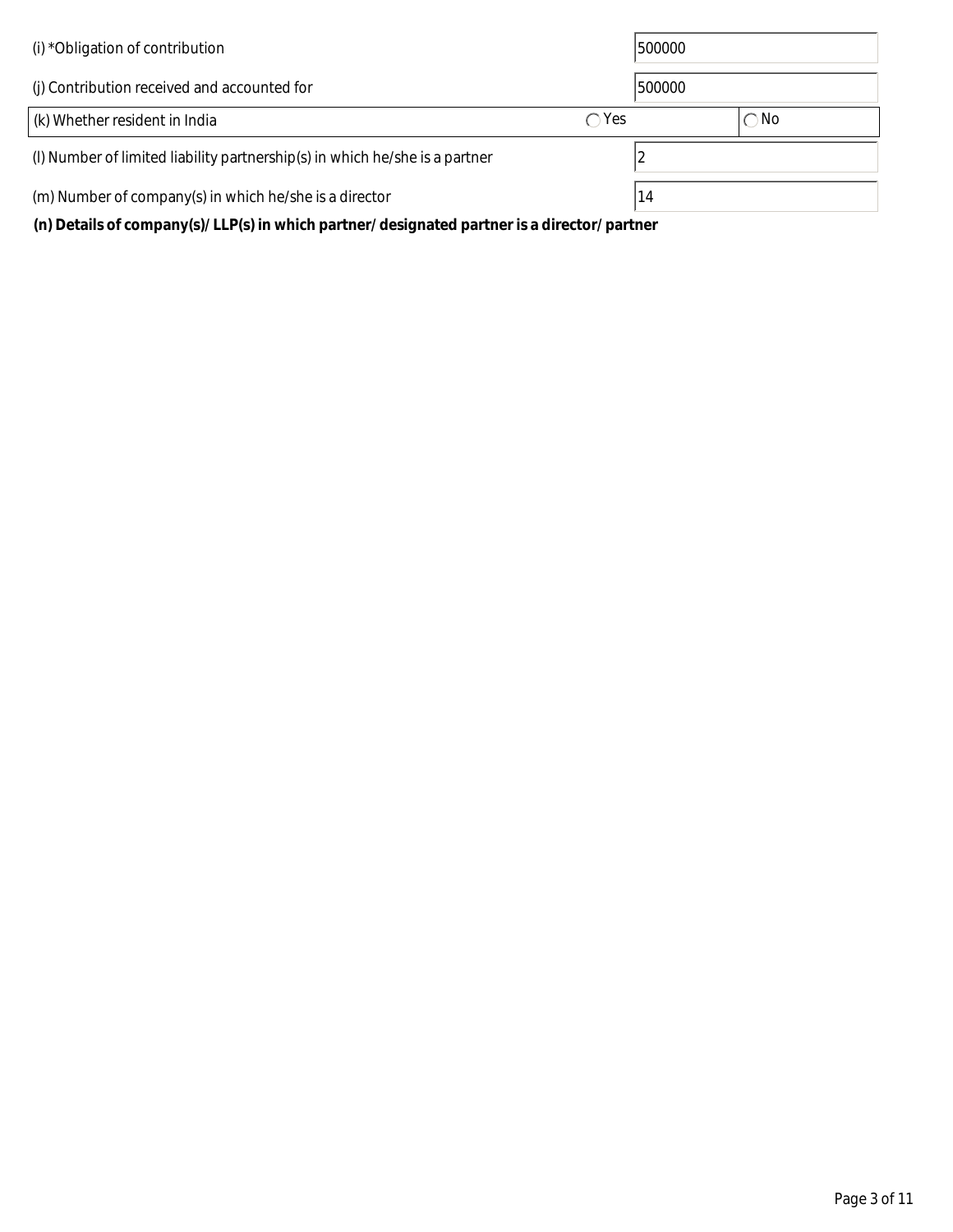| (0)            | (p)<br>(q)            |                     |
|----------------|-----------------------|---------------------|
| S. no.         | <b>CIN/LLPIN</b>      | Name of Company/LLP |
| $\overline{2}$ | U74999WB2011PTC162444 |                     |
| $\mathfrak{Z}$ | U45400WB2012PTC186765 |                     |
| $\overline{4}$ | U74999WB2011PTC162445 |                     |
| $\overline{5}$ | U74999WB2011PTC162453 |                     |
| 6              | U74999WB2011PTC162457 |                     |
| $\overline{7}$ | U74999WB2011PTC162452 |                     |
| $\, 8$         | U74999WB2011PTC162466 |                     |
| 9              | U74999WB2011PTC162440 |                     |
| $10$           | U70101WB2006PTC110324 |                     |
| 11             | U51909WB2014PLC201086 |                     |
| 12             | U70109WB2009PTC138353 |                     |
| 13             | U70100WB2006PTC109804 |                     |
| 14             | U45203WB2004PTC099553 |                     |
| 15             | AAJ-5799              |                     |
| $16$           | AAF-6656              |                     |

(b) \*Designated Partner Identification number (DPIN)/ Income tax permanent account (b) Designated Partifier Identification number (DPIN)/ income tax permanent account (07326774<br>Number (Income-tax PAN)/ Passport number

(d) \*Date of Appointment (DD/MM/YYYY) 2016-02-09

(a) \*Designation Designation Designated Partner

(c) \*Name KUNAL RAJESH JANI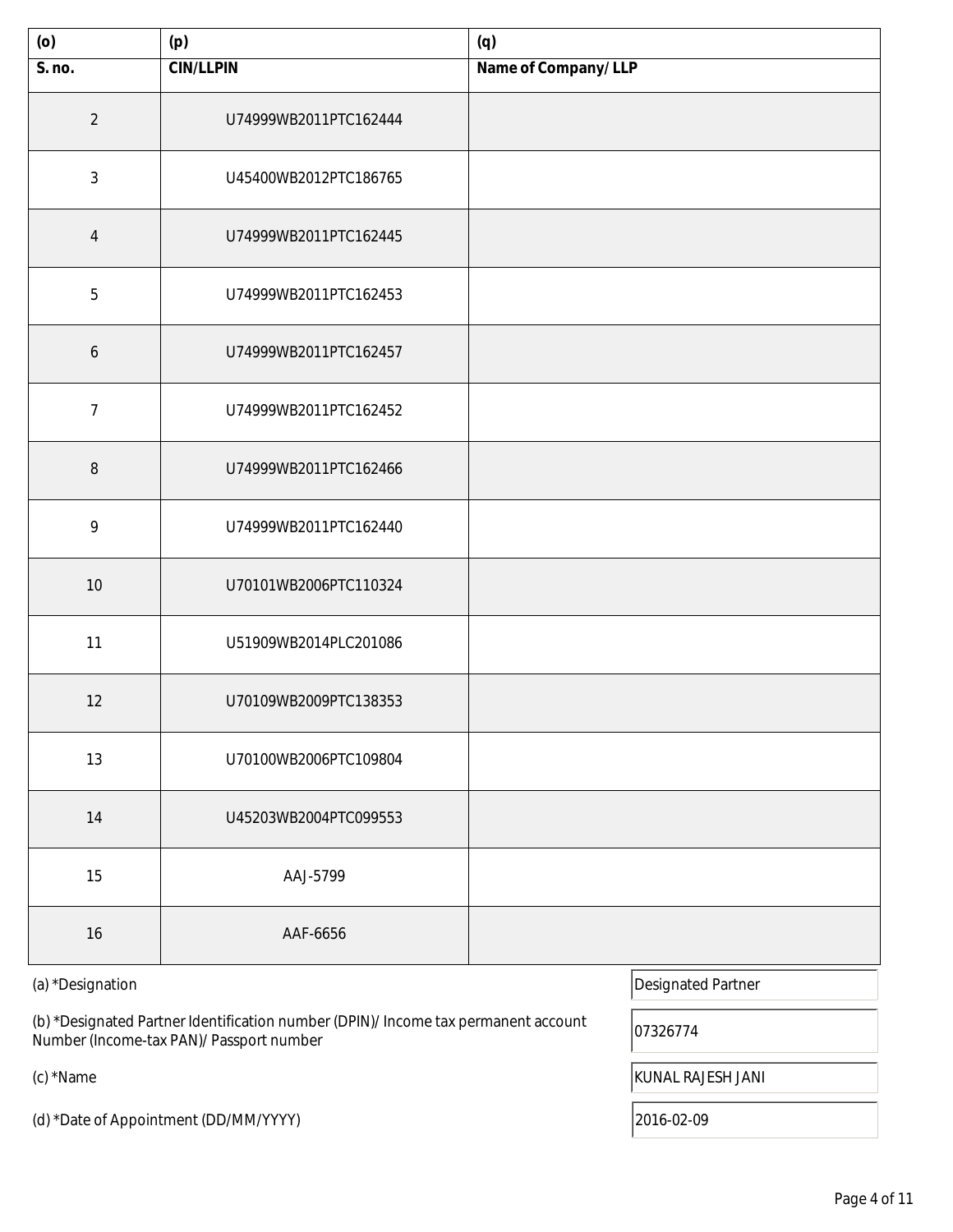| (e) Date of Cessation (DD/MM/YYYY)                                                           |        |               |
|----------------------------------------------------------------------------------------------|--------|---------------|
| (f) Date of change in designation(DD/MM/YYYY)                                                |        |               |
| (g) Previous Designation                                                                     |        |               |
| (h) Previous Name, if any                                                                    |        |               |
| (i) *Obligation of contribution                                                              | 250000 |               |
| (j) Contribution received and accounted for                                                  | 250000 |               |
| $\bigcirc$ Yes<br>(k) Whether resident in India                                              |        | $\bigcirc$ No |
| (I) Number of limited liability partnership(s) in which he/she is a partner                  |        |               |
| (m) Number of company(s) in which he/she is a director                                       | 10     |               |
| (n) Details of company(s)/LLP(s) in which partner/ designated partner is a director/ partner |        |               |

| (0)                                                                         | (p)                                                                                                                            | (q)                 |                           |               |
|-----------------------------------------------------------------------------|--------------------------------------------------------------------------------------------------------------------------------|---------------------|---------------------------|---------------|
| S. no.                                                                      | <b>CIN/LLPIN</b>                                                                                                               | Name of Company/LLP |                           |               |
|                                                                             |                                                                                                                                |                     |                           |               |
| (a) *Designation                                                            |                                                                                                                                |                     | <b>Designated Partner</b> |               |
|                                                                             | (b) *Designated Partner Identification number (DPIN)/ Income tax permanent account<br>Number (Income-tax PAN)/ Passport number |                     | 07326777                  |               |
| (c) *Name                                                                   |                                                                                                                                |                     | <b>RUPINDER SINGH</b>     |               |
| 2016-02-09<br>(d) *Date of Appointment (DD/MM/YYYY)                         |                                                                                                                                |                     |                           |               |
| (e) Date of Cessation (DD/MM/YYYY)                                          |                                                                                                                                |                     |                           |               |
|                                                                             | (f) Date of change in designation(DD/MM/YYYY)                                                                                  |                     |                           |               |
| (g) Previous Designation                                                    |                                                                                                                                |                     |                           |               |
| (h) Previous Name, if any                                                   |                                                                                                                                |                     |                           |               |
| (i) *Obligation of contribution                                             |                                                                                                                                |                     | 250000                    |               |
| (j) Contribution received and accounted for                                 |                                                                                                                                |                     | 250000                    |               |
| (k) Whether resident in India                                               |                                                                                                                                | $\bigcirc$ Yes      |                           | $\bigcirc$ No |
| (I) Number of limited liability partnership(s) in which he/she is a partner |                                                                                                                                |                     |                           |               |
|                                                                             | (m) Number of company(s) in which he/she is a director                                                                         | 1                   |                           |               |

 **(n) Details of company(s)/ LLP(s) in which partner/ designated partner is a director/ partner**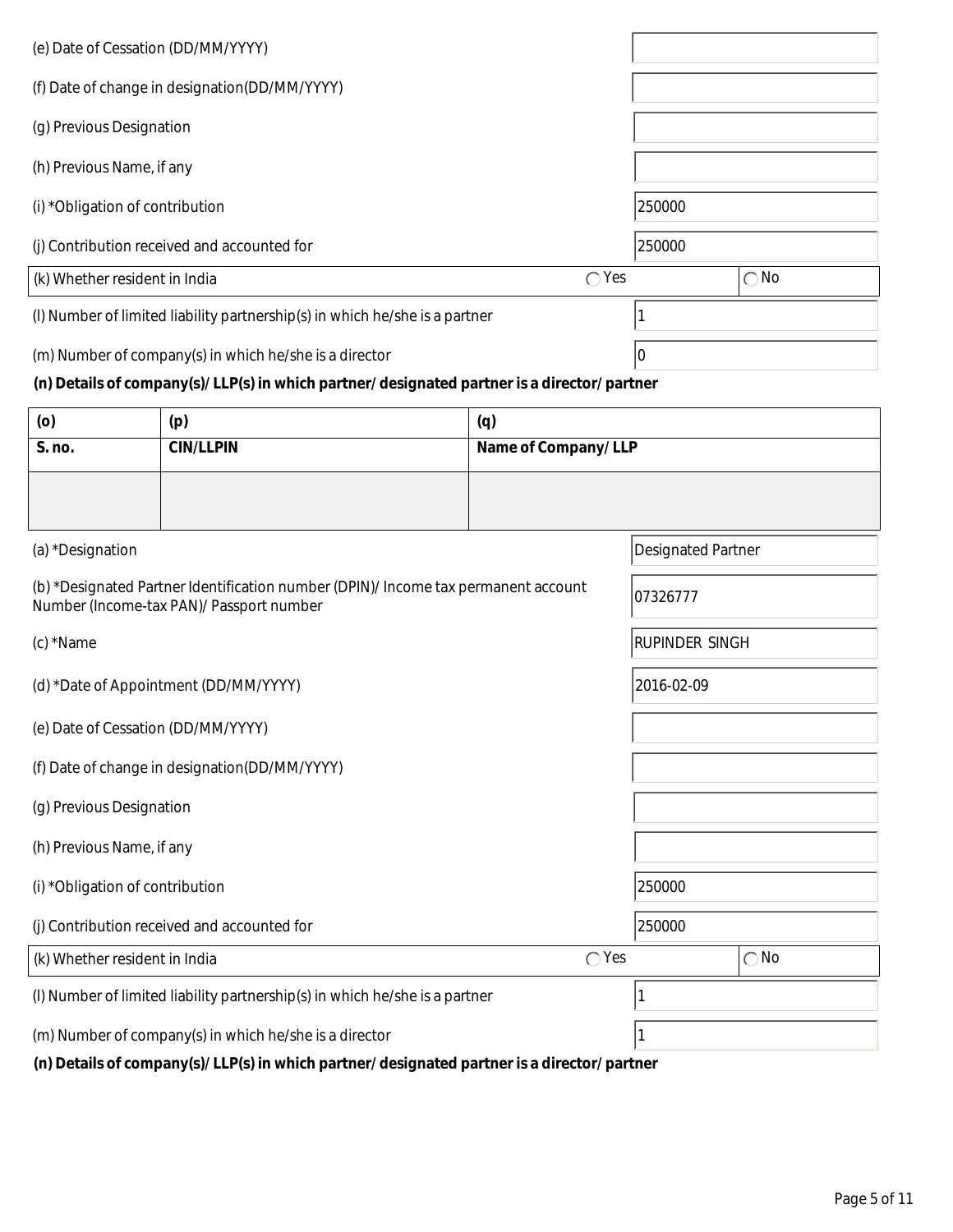| (0)    | (p)              | (q)                 |
|--------|------------------|---------------------|
| S. no. | <b>CIN/LLPIN</b> | Name of Company/LLP |
|        | AAF-6656         |                     |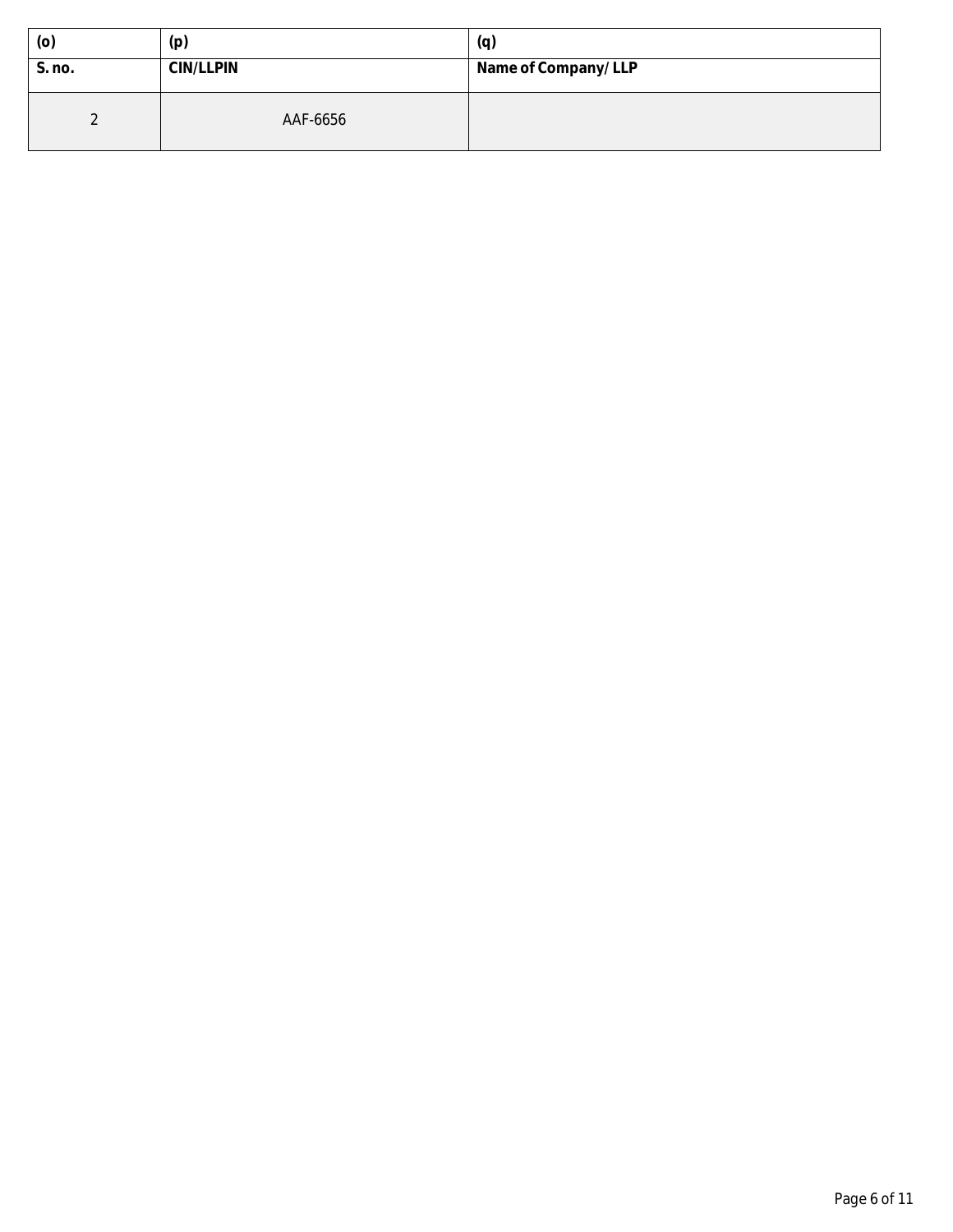# Body Corporate details

| (a) *Type of body corporate                                                                                                                                                                                                                                                                              |                |               |  |  |  |
|----------------------------------------------------------------------------------------------------------------------------------------------------------------------------------------------------------------------------------------------------------------------------------------------------------|----------------|---------------|--|--|--|
| (b) *Corporate identity number (CIN) or Foreign company registration number (FCRN)<br>or Limited liability partnership identification number (LLPIN) or Foreign Limited<br>liability partnership identification number (FLLPIN) or any other identification<br>number<br>(c) *Name of the body corporate |                |               |  |  |  |
| (d) *Full address of the registered office or principal place of business in India                                                                                                                                                                                                                       |                |               |  |  |  |
| (e) *Country where registered                                                                                                                                                                                                                                                                            | <b>I</b> ndia  |               |  |  |  |
| (f) *Obligation of contribution                                                                                                                                                                                                                                                                          |                |               |  |  |  |
| (g) Contribution received and accounted for                                                                                                                                                                                                                                                              |                |               |  |  |  |
| (h) Name and particulars of person signing on behalf of body corporate as nominee                                                                                                                                                                                                                        |                |               |  |  |  |
| (i) *Name                                                                                                                                                                                                                                                                                                |                |               |  |  |  |
| (j) *DPIN/ Income-tax PAN/ Passport number                                                                                                                                                                                                                                                               |                |               |  |  |  |
| (k) *Designation                                                                                                                                                                                                                                                                                         |                |               |  |  |  |
| (I) *Date of Appointment(DD/MM/YYYY)                                                                                                                                                                                                                                                                     |                |               |  |  |  |
| (m) Date of Cessation (DD/MM/YYYY)                                                                                                                                                                                                                                                                       |                |               |  |  |  |
| (n) Date of change in designation (DD/MM/YYYY)                                                                                                                                                                                                                                                           |                |               |  |  |  |
| (o) Previous Designation                                                                                                                                                                                                                                                                                 |                |               |  |  |  |
| (p) Previous Name, if any                                                                                                                                                                                                                                                                                |                |               |  |  |  |
| (r) Number of limited liability partnership(s) in which he/she is a partner                                                                                                                                                                                                                              |                |               |  |  |  |
| (s) Number of company(s) in which he/she is a director                                                                                                                                                                                                                                                   |                |               |  |  |  |
| (q) Whether resident in India                                                                                                                                                                                                                                                                            | $\bigcirc$ Yes | $\bigcirc$ No |  |  |  |
| (t) Details of company(s)/LLP(s) in which partner/designated partner is a director/partner                                                                                                                                                                                                               |                |               |  |  |  |

8. Details of bodies corporate as partners

| (u)    | (v)              | (w)                 |
|--------|------------------|---------------------|
| S. no. | <b>CIN/LLPIN</b> | Name of Company/LLP |
|        |                  |                     |
|        |                  |                     |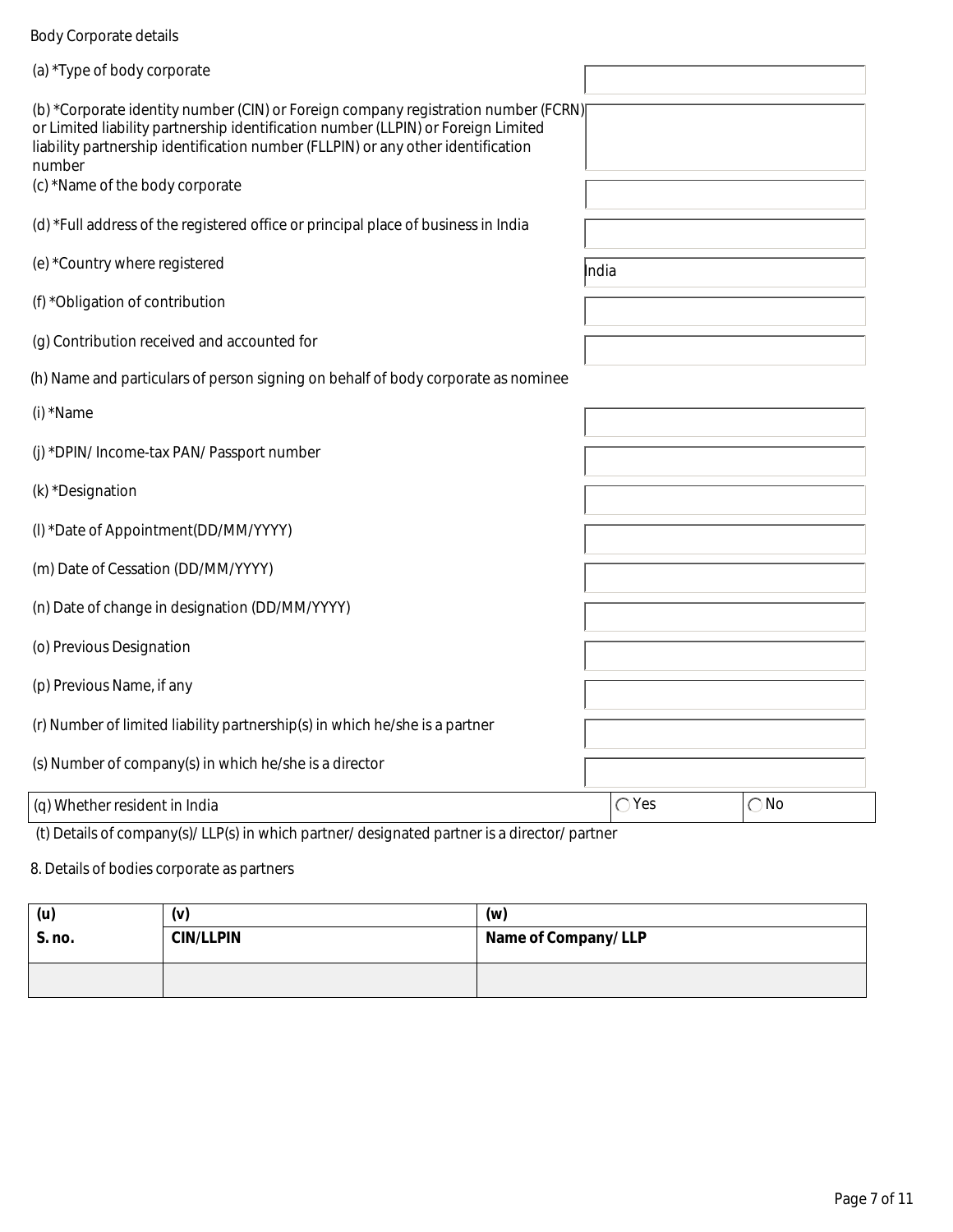#### **Summary of Partner/ Designated Partner**

9 \***Summary of designated partner/partner(s) as on 31st March of the period for which annual return is being filed**

| ୴୴୴          |                                                                         |                              | <b>Number of Designated Partners</b> |                  |                |
|--------------|-------------------------------------------------------------------------|------------------------------|--------------------------------------|------------------|----------------|
| S. No.       | Category                                                                | <b>Number of</b><br>partners | <b>Resident in India</b>             | <b>Others</b>    | <b>Total</b>   |
| a            | Individuals                                                             | $\boldsymbol{0}$             | $\mathbf 0$                          | $\boldsymbol{0}$ | $\mathbf 0$    |
| $\mathsf b$  | <b>LLPs</b>                                                             | $\mathbf 0$                  | 3                                    | $\overline{0}$   | 3              |
| $\mathsf{C}$ | Companies                                                               | $\mathbf 0$                  | $\mathbf 0$                          | $\mathbf 0$      | $\Omega$       |
| d            | Foreign LLPs                                                            | $\boldsymbol{0}$             | $\mathbf 0$                          | $\mathbf 0$      | $\mathbf 0$    |
| e            | Foreign companies                                                       | $\mathbf 0$                  | $\Omega$                             | $\overline{0}$   | $\Omega$       |
|              | LLPs incorporated outside India                                         | $\mathbf 0$                  | $\overline{0}$                       | $\mathbf 0$      | $\overline{0}$ |
| $\mathsf g$  | Companies incorporated outside India/<br>Companies registered in Sikkim | $\mathbf 0$                  | $\mathbf 0$                          | $\boldsymbol{0}$ | $\mathbf 0$    |
|              | Total                                                                   | $\mathbf 0$                  | 3                                    | $\Omega$         | 3              |

#### **Penalty details**

#### 10 **\*Particulars of penalties imposed on the:**

(i) \*Limited liability partnership

(a) Number of rows required  $\boxed{0}$ 

| (b)                   | Ir<br>ιч,      | (d)                    |
|-----------------------|----------------|------------------------|
| <b>Section Number</b> | <b>Offence</b> | <b>Penalty Imposed</b> |
|                       |                |                        |
|                       |                |                        |
|                       |                |                        |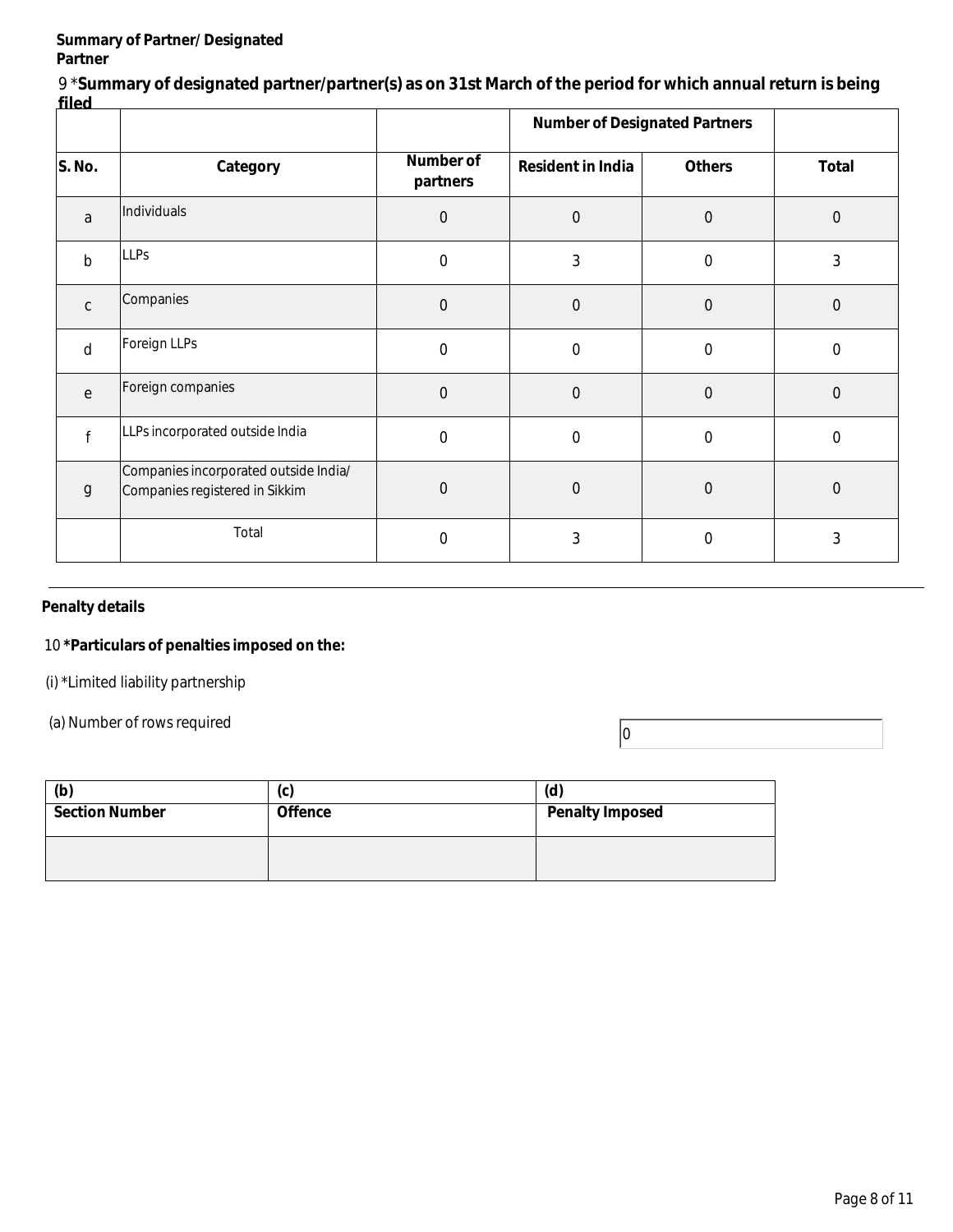#### (ii) \*Partners / Designated partners

(a) Number of rows required

#### **(b) (c) (d) (e) (f) (g) DPIN/ Income tax Name of PAN/ passport number Partner / Designated Partner Name of Nominee in case of body corporate Section Number | Offence | Penalty Imposed**

 $|0\rangle$ 

#### **Compounding Offence details**

11 **\*Particulars of compounding offences** 

(a) Number of rows required  $\boxed{0}$ 

| (b)                   | (c)            | (d)                                            |
|-----------------------|----------------|------------------------------------------------|
| <b>Section Number</b> | <b>Offence</b> | Date of compounding of offence<br>(DD/MM/YYYY) |
|                       |                |                                                |

| 12 *Whether turnover of the LLP exceeds 5 crores | `Yes | $\cap$ No |
|--------------------------------------------------|------|-----------|
|--------------------------------------------------|------|-----------|

#### **Attachments**

13 Optional attachment(s) - if any



## **Verification**

\*

✔ To the best of my knowledge and belief, the information given in this form and its attachment is correct and complete.

|                             | --------<br>AGARWAL POWER - - - |
|-----------------------------|---------------------------------|
|                             | AGARWAL Date: 2022.06.01        |
| * To be digitally signed by | 13:00:48 +05 30                 |
|                             |                                 |

| SHREY<br><b>AGARWAL</b> | Digitally signed by<br>SHREY<br>AGARWAL<br>Date: 2022 06:01<br>13:00:48 +05 30" |
|-------------------------|---------------------------------------------------------------------------------|
|                         |                                                                                 |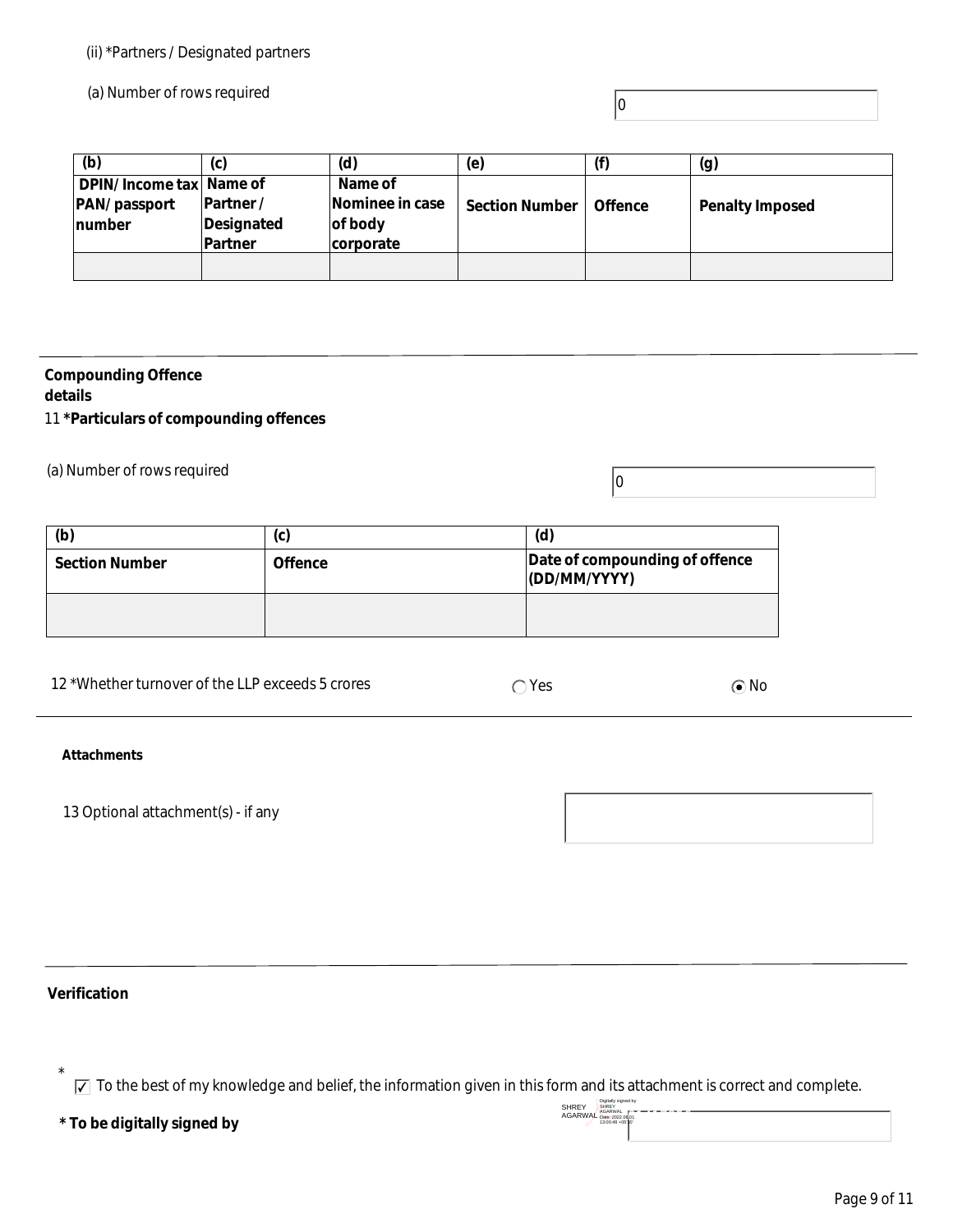| Page 10 of 11 |
|---------------|

| ertificate                                                                                                             |                                                                                |                  |
|------------------------------------------------------------------------------------------------------------------------|--------------------------------------------------------------------------------|------------------|
| $\overline{V}$ I certify that Annual Return contains true and correct information.                                     |                                                                                |                  |
| To be digitally signed by Designated<br>Partner                                                                        |                                                                                |                  |
| DPIN of the designated partner                                                                                         |                                                                                | 07326774         |
|                                                                                                                        | <b>OR</b>                                                                      |                  |
| $\Box$ It is hereby certified that I have verified the above particulars (including attachment(s)) from the records of |                                                                                |                  |
| <b>BARTERMATE SOLUTIONS LLP</b>                                                                                        | and found them to be true and correct. I further certify that all the required |                  |
| attachment(s) have been completely attached to this form.                                                              |                                                                                |                  |
| Company Secretary in practice                                                                                          |                                                                                |                  |
| Certificate of Practice number                                                                                         |                                                                                |                  |
| *Whether associate or fellow:                                                                                          | $\bigcap$ Associate                                                            | $\bigcap$ Fellow |

\*Designation (Designated Partner/Liquidator/ Interim Resolution Professional (IRP)/ Resolution Professional (RP)/LLP Administrator)

\* DPIN of the designated partner/ Income-tax PAN in case of Interim Resolution Professional (IRP)/Resolution Professional (RP)/Liquidator/LLP Administrator | 01417856

# Ce

| Note: Attention is drawn to provisions of Section 448 and 449 which provide for punishment for false statement / certificate |
|------------------------------------------------------------------------------------------------------------------------------|
| and punishment for false evidence respectively.                                                                              |

**This eForm has been taken on file maintained by the registrar of companies through electronic mode and on the basis of statement of correctness given by the company** 

Particulars of the person signing and submitting the form

\*Name Shrey Agarwal

Designated Partner